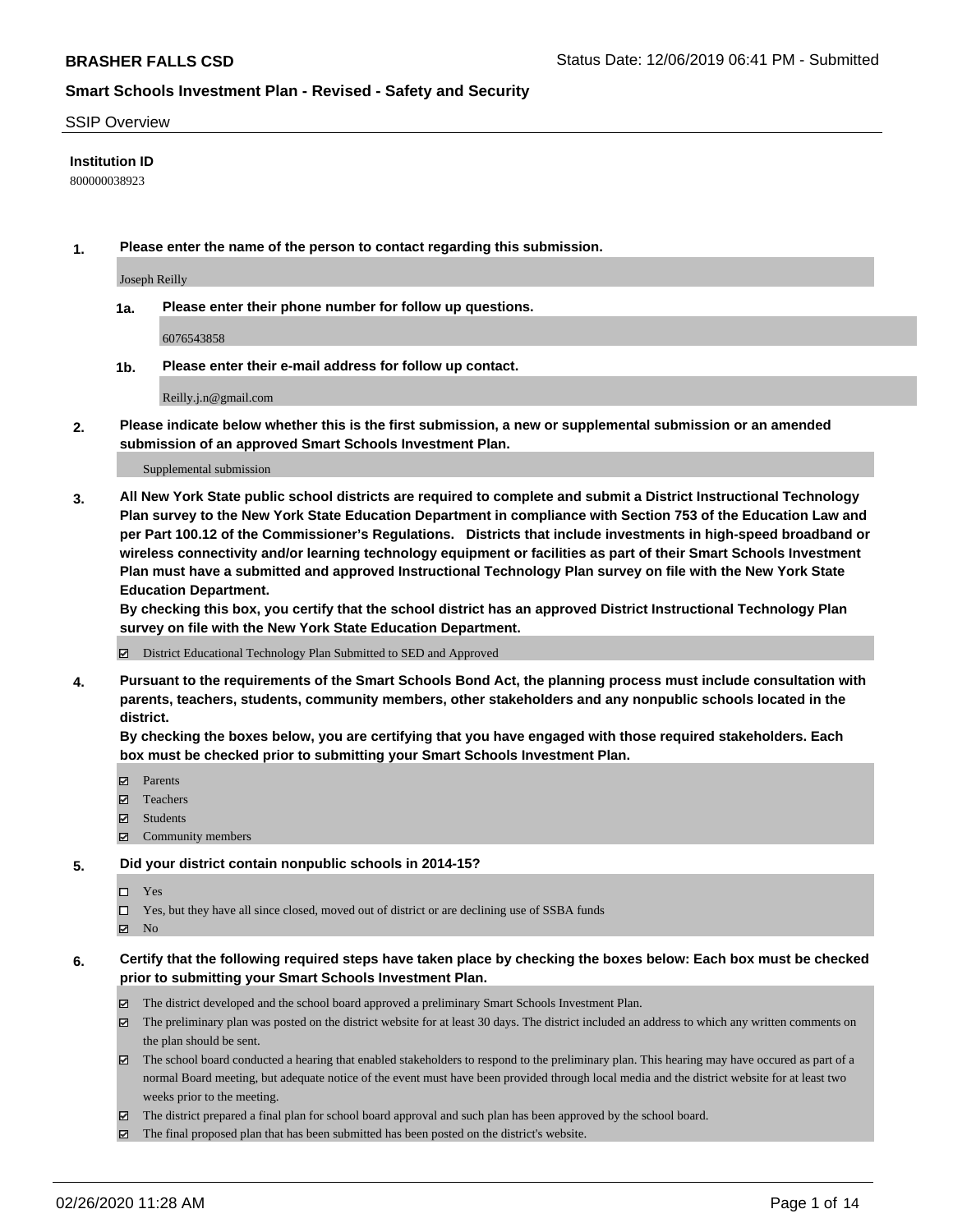SSIP Overview

**6a. Please upload the proposed Smart Schools Investment Plan (SSIP) that was posted on the district's website, along with any supporting materials. Note that this should be different than your recently submitted Educational Technology Survey. The Final SSIP, as approved by the School Board, should also be posted on the website and remain there during the course of the projects contained therein.**

UTF-8142945-fea25b9c-f975-46dc-9ce4-568b8cacb65f.pdf

**6b. Enter the webpage address where the final Smart Schools Investment Plan is posted. The Plan should remain posted for the life of the included projects.**

https://4.files.edl.io/5816/03/18/19/165331-45f9a9c0-cc47-4835-9a64-0700ed6232e3.pptx

**7. Please enter an estimate of the total number of students and staff that will benefit from this Smart Schools Investment Plan based on the cumulative projects submitted to date.**

1,089

**8. An LEA/School District may partner with one or more other LEA/School Districts to form a consortium to pool Smart Schools Bond Act funds for a project that meets all other Smart School Bond Act requirements. Each school district participating in the consortium will need to file an approved Smart Schools Investment Plan for the project and submit a signed Memorandum of Understanding that sets forth the details of the consortium including the roles of each respective district.**

 $\Box$  The district plans to participate in a consortium to partner with other school district(s) to implement a Smart Schools project.

### **9. Please enter the name and 6-digit SED Code for each LEA/School District participating in the Consortium.**

| Partner LEA/District | <b>ISED BEDS Code</b> |
|----------------------|-----------------------|
| (No Response)        | (No Response)         |

### **10. Please upload a signed Memorandum of Understanding with all of the participating Consortium partners.**

(No Response)

**11. Your district's Smart Schools Bond Act Allocation is:**

\$1,267,379

#### **12. Final 2014-15 BEDS Enrollment to calculate Nonpublic Sharing Requirement**

|            | <b>Public Enrollment</b> | Nonpublic Enrollment | <b>Total Enrollment</b> | l Nonpublic Percentage |
|------------|--------------------------|----------------------|-------------------------|------------------------|
| Enrollment | 991                      |                      | 991.00                  | 0.00                   |

**13. This table compares each category budget total, as entered in that category's page, to the total expenditures listed in the category's expenditure table. Any discrepancies between the two must be resolved before submission.**

|                                          | Sub-Allocations | <b>Expenditure Totals</b> | <b>Difference</b> |
|------------------------------------------|-----------------|---------------------------|-------------------|
| <b>School Connectivity</b>               | 0.00            | 0.00                      | 0.00              |
| Connectivity Projects for<br>Communities | 0.00            | 0.00                      | 0.00              |
| Classroom Technology                     | 0.00            | 0.00                      | 0.00              |
| Pre-Kindergarten Classrooms              | 0.00            | 0.00                      | 0.00              |
| Replace Transportable<br>Classrooms      | 0.00            | 0.00                      | 0.00              |
| High-Tech Security Features              | 97,990.00       | 97,990.00                 | 0.00              |
| Nonpublic Loan                           | 0.00            | 0.00                      | 0.00              |
| Totals:                                  |                 |                           |                   |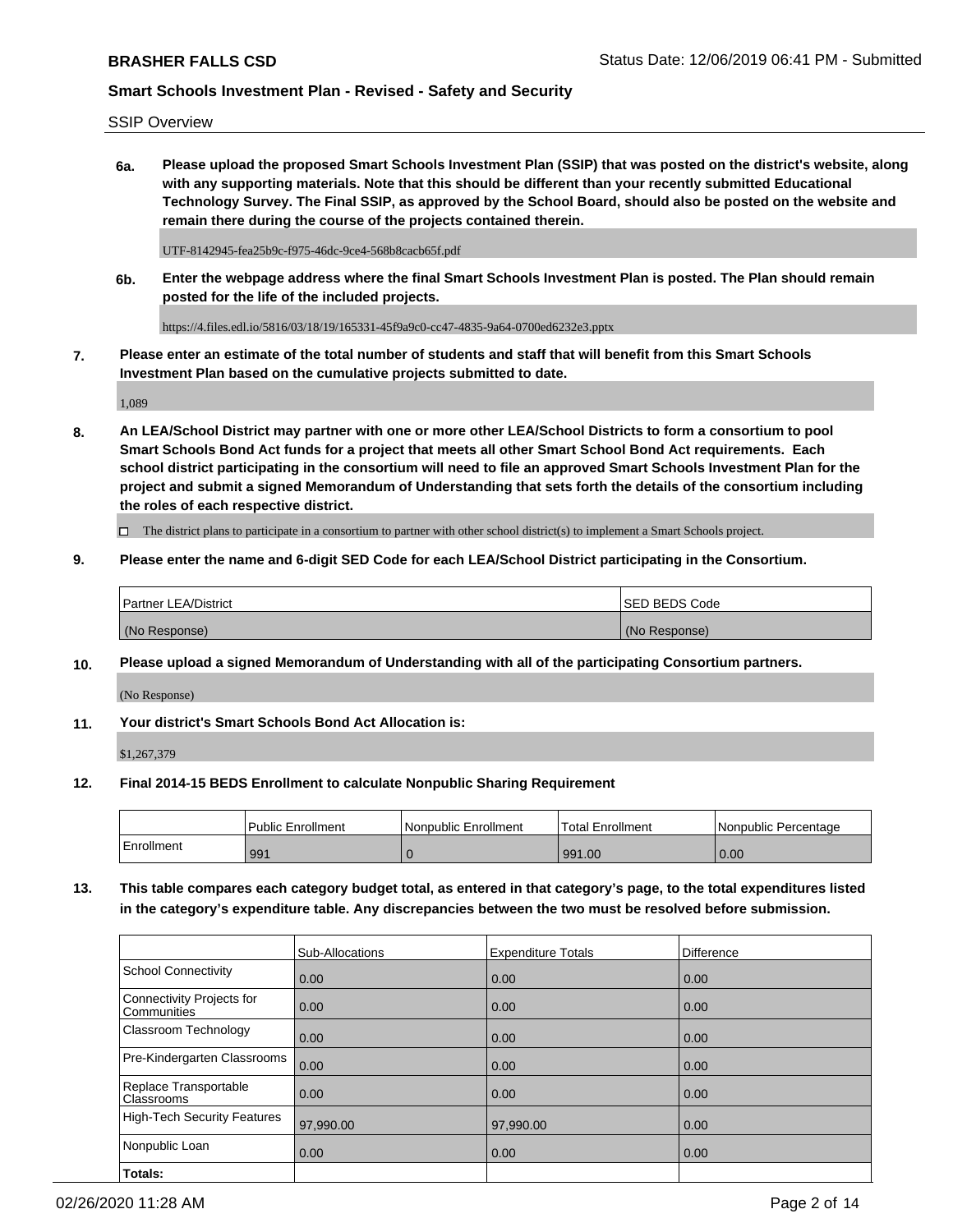SSIP Overview

| Sub-Allocations | Гotals<br>l Expenditure | <b>Difference</b> |
|-----------------|-------------------------|-------------------|
| 97,990          | 97,990                  | 0                 |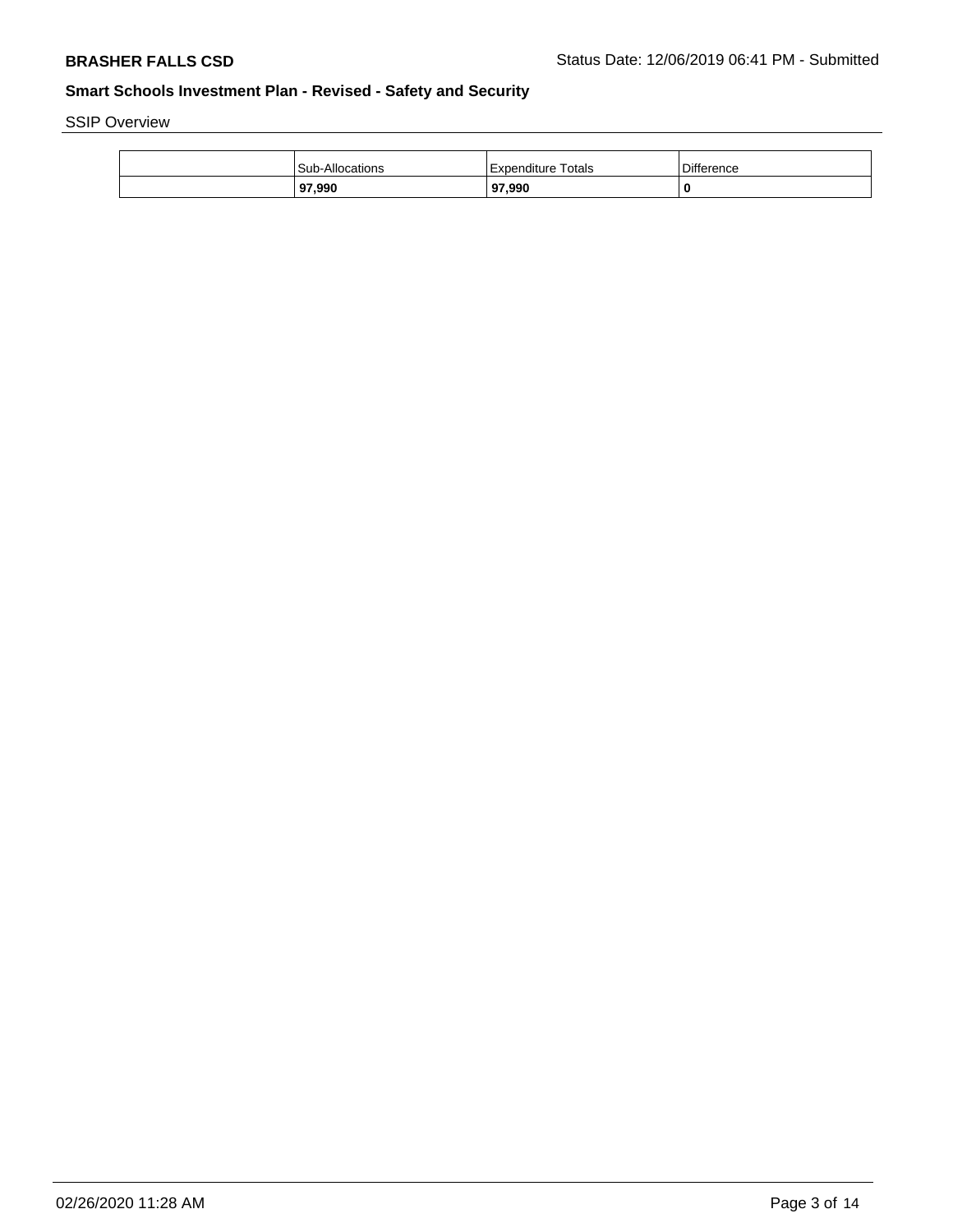School Connectivity

- **1. In order for students and faculty to receive the maximum benefit from the technology made available under the Smart Schools Bond Act, their school buildings must possess sufficient connectivity infrastructure to ensure that devices can be used during the school day. Smart Schools Investment Plans must demonstrate that:**
	- **• sufficient infrastructure that meets the Federal Communications Commission's 100 Mbps per 1,000 students standard currently exists in the buildings where new devices will be deployed, or**
	- **• is a planned use of a portion of Smart Schools Bond Act funds, or**
	- **• is under development through another funding source.**

**Smart Schools Bond Act funds used for technology infrastructure or classroom technology investments must increase the number of school buildings that meet or exceed the minimum speed standard of 100 Mbps per 1,000 students and staff within 12 months. This standard may be met on either a contracted 24/7 firm service or a "burstable" capability. If the standard is met under the burstable criteria, it must be:**

**1. Specifically codified in a service contract with a provider, and**

**2. Guaranteed to be available to all students and devices as needed, particularly during periods of high demand, such as computer-based testing (CBT) periods.**

**Please describe how your district already meets or is planning to meet this standard within 12 months of plan submission.**

(No Response)

**1a. If a district believes that it will be impossible to meet this standard within 12 months, it may apply for a waiver of this requirement, as described on the Smart Schools website. The waiver must be filed and approved by SED prior to submitting this survey.**

 $\Box$  By checking this box, you are certifying that the school district has an approved waiver of this requirement on file with the New York State Education Department.

**2. Connectivity Speed Calculator (Required). If the district currently meets the required speed, enter "Currently Met" in the last box: Expected Date When Required Speed Will be Met.**

|                  | l Number of     | Required Speed | Current Speed in | Expected Speed | Expected Date                        |
|------------------|-----------------|----------------|------------------|----------------|--------------------------------------|
|                  | <b>Students</b> | In Mbps        | <b>Mbps</b>      | to be Attained | When Required                        |
|                  |                 |                |                  |                | Within 12 Months 1Speed Will be Met1 |
| Calculated Speed | (No Response)   | 0.00           | (No Response)    | (No Response)  | l (No Response)                      |

**3. Describe how you intend to use Smart Schools Bond Act funds for high-speed broadband and/or wireless connectivity projects in school buildings.**

(No Response)

**4. Describe the linkage between the district's District Instructional Technology Plan and how the proposed projects will improve teaching and learning. (There should be a link between your response to this question and your responses to Question 1 in Section IV - NYSED Initiatives Alignment: "Explain how the district use of instructional technology will serve as a part of a comprehensive and sustained effort to support rigorous academic standards attainment and performance improvement for students."** 

**Your answer should also align with your answers to the questions in Section II - Strategic Technology Planning and the associated Action Steps in Section III - Action Plan.)**

(No Response)

**5. If the district wishes to have students and staff access the Internet from wireless devices within the school building, or in close proximity to it, it must first ensure that it has a robust Wi-Fi network in place that has sufficient bandwidth to meet user demand.**

**Please describe how you have quantified this demand and how you plan to meet this demand.**

(No Response)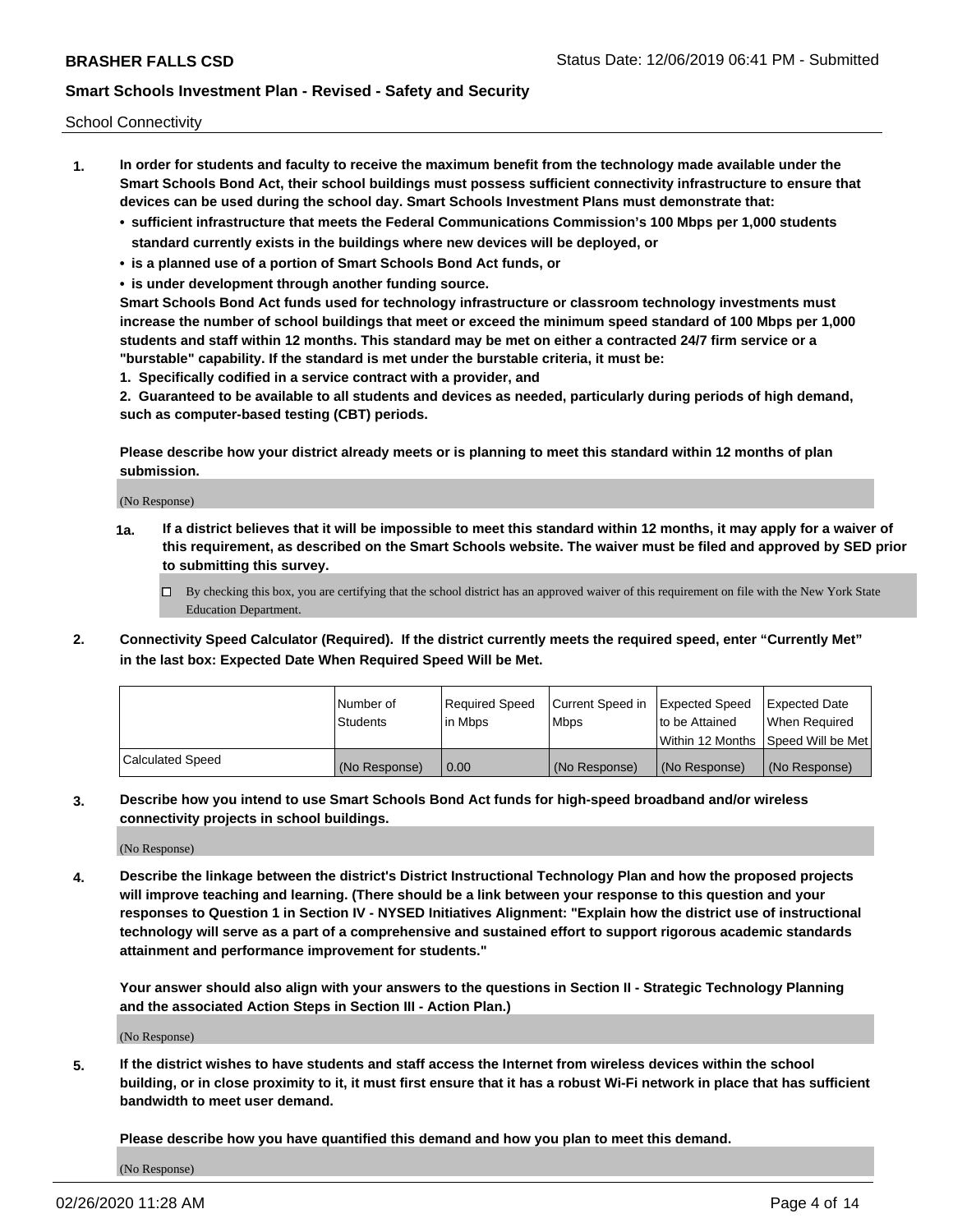School Connectivity

**6. Smart Schools plans with any expenditures in the School Connectivity category require a project number from the Office of Facilities Planning. Districts must submit an SSBA LOI and receive project numbers prior to submitting the SSIP. As indicated on the LOI, some projects may be eligible for a streamlined review and will not require a building permit.**

**Please indicate on a separate row each project number given to you by the Office of Facilities Planning.**

| Project Number |  |
|----------------|--|
| (No Response)  |  |

**7. Certain high-tech security and connectivity infrastructure projects may be eligible for an expedited review process as determined by the Office of Facilities Planning.**

### **Was your project deemed eligible for streamlined review?**

(No Response)

### **8. Include the name and license number of the architect or engineer of record.**

| Name          | License Number |
|---------------|----------------|
| (No Response) | (No Response)  |

### **9. Public Expenditures – Loanable (Counts toward the nonpublic loan calculation)**

| Select the allowable expenditure type.<br>Repeat to add another item under each type. | <b>PUBLIC</b> Items to be<br>l Purchased | Quantity           | Cost Per Item    | <b>Total Cost</b> |
|---------------------------------------------------------------------------------------|------------------------------------------|--------------------|------------------|-------------------|
| (No Response)                                                                         | (No Response)                            | l (No<br>Response) | (No<br>Response) | $\overline{0.00}$ |
|                                                                                       |                                          | O                  | 0.00             |                   |

### **10. Public Expenditures – Non-Loanable (Does not count toward nonpublic loan calculation)**

| Select the allowable expenditure<br>type.<br>Repeat to add another item under<br>each type. | <b>PUBLIC</b> Items to be purchased | Quantity      | Cost per Item | <b>Total Cost</b> |
|---------------------------------------------------------------------------------------------|-------------------------------------|---------------|---------------|-------------------|
| (No Response)                                                                               | (No Response)                       | (No Response) | (No Response) | 0.00              |
|                                                                                             |                                     |               | 0.00          |                   |

#### **11. Final 2014-15 BEDS Enrollment to calculate Nonpublic Sharing Requirement (no changes allowed.)**

|            | Public Enrollment | Nonpublic Enrollment | Total Enrollment | l Nonpublic Percentage |
|------------|-------------------|----------------------|------------------|------------------------|
| Enrollment | 991               |                      | 991.00           | 0.00                   |

### **12. Total Public Budget - Loanable (Counts toward the nonpublic loan calculation)**

|                                                      | Public Allocations | <b>Estimated Nonpublic Loan</b><br>Amount | Estimated Total Sub-Allocations |
|------------------------------------------------------|--------------------|-------------------------------------------|---------------------------------|
| Network/Access Costs                                 | (No Response)      | 0.00                                      | 0.00                            |
| School Internal Connections and<br><b>Components</b> | (No Response)      | 0.00                                      | 0.00                            |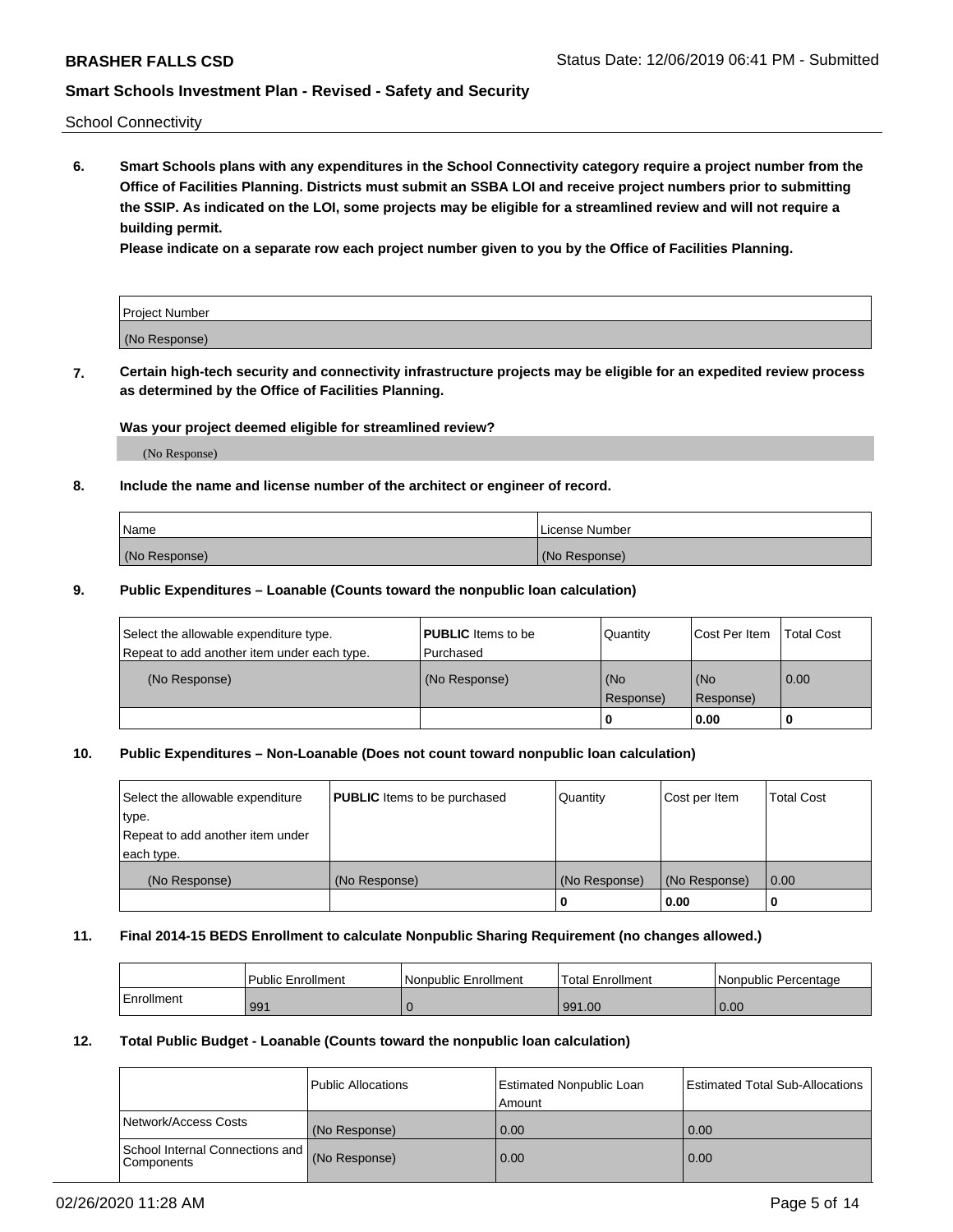School Connectivity

|         | Public Allocations | <b>Estimated Nonpublic Loan</b><br>Amount | <b>Estimated Total Sub-Allocations</b> |
|---------|--------------------|-------------------------------------------|----------------------------------------|
| l Other | (No Response)      | 0.00                                      | 0.00                                   |
| Totals: | 0.00               | 0                                         |                                        |

# **13. Total Public Budget – Non-Loanable (Does not count toward the nonpublic loan calculation)**

| Sub-<br>Allocation |
|--------------------|
| (No Response)      |
| (No Response)      |
| (No Response)      |
| (No Response)      |
| (No Response)      |
| (No Response)      |
| (No Response)      |
| 0.00               |
|                    |

# **14. School Connectivity Totals**

|                          | Total Sub-Allocations |
|--------------------------|-----------------------|
| Total Loanable Items     | 0.00                  |
| Total Non-Ioanable Items | 0.00                  |
| Totals:                  | 0                     |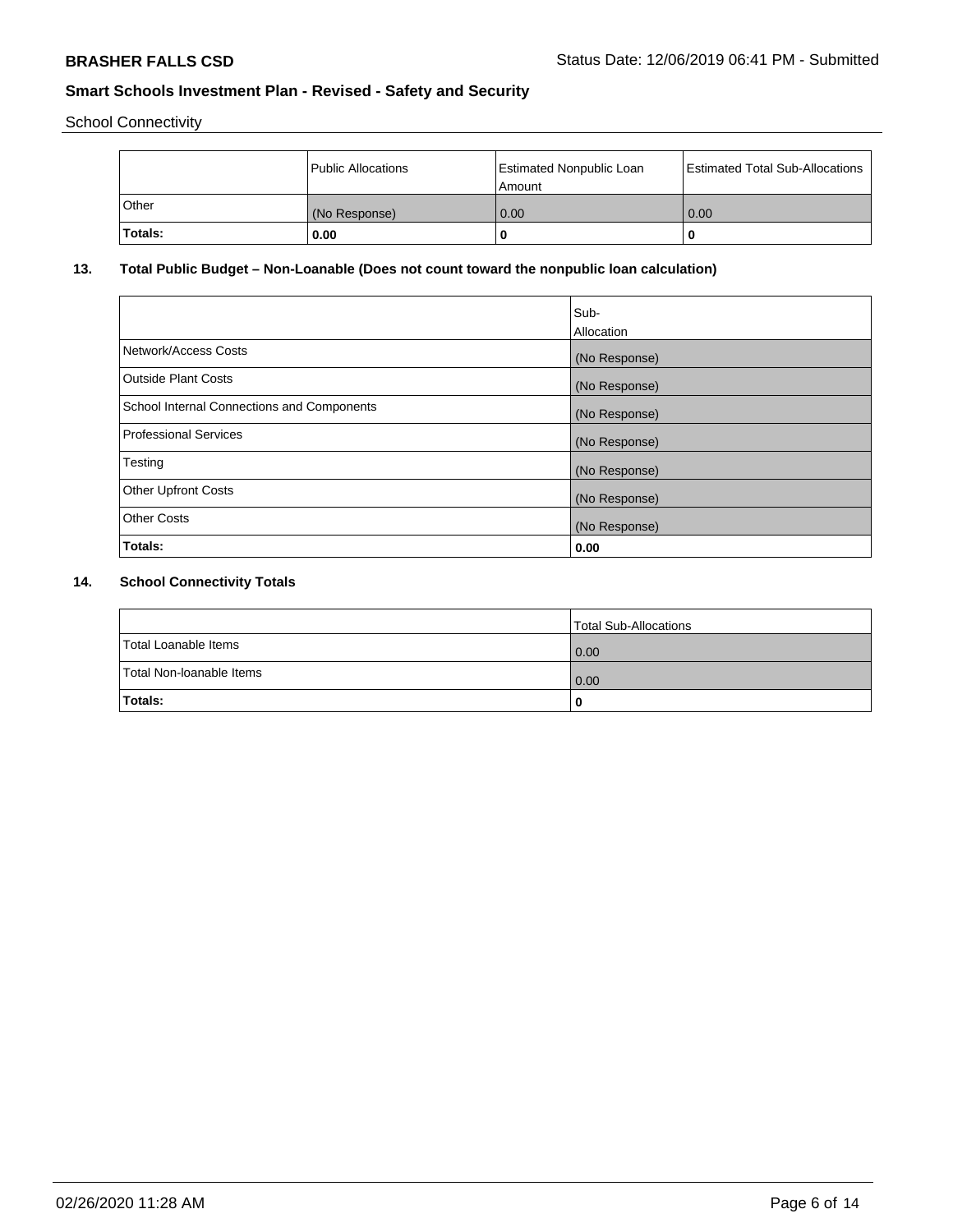Community Connectivity (Broadband and Wireless)

**1. Describe how you intend to use Smart Schools Bond Act funds for high-speed broadband and/or wireless connectivity projects in the community.**

(No Response)

**2. Please describe how the proposed project(s) will promote student achievement and increase student and/or staff access to the Internet in a manner that enhances student learning and/or instruction outside of the school day and/or school building.**

(No Response)

**3. Community connectivity projects must comply with all the necessary local building codes and regulations (building and related permits are not required prior to plan submission).**

 $\Box$  I certify that we will comply with all the necessary local building codes and regulations.

**4. Please describe the physical location of the proposed investment.**

(No Response)

**5. Please provide the initial list of partners participating in the Community Connectivity Broadband Project, along with their Federal Tax Identification (Employer Identification) number.**

| <b>Project Partners</b> | l Federal ID # |
|-------------------------|----------------|
| (No Response)           | (No Response)  |

**6. Please detail the type, quantity, per unit cost and total cost of the eligible items under each sub-category.**

| Select the allowable expenditure | Item to be purchased | Quantity      | Cost per Item | <b>Total Cost</b> |
|----------------------------------|----------------------|---------------|---------------|-------------------|
| type.                            |                      |               |               |                   |
| Repeat to add another item under |                      |               |               |                   |
| each type.                       |                      |               |               |                   |
| (No Response)                    | (No Response)        | (No Response) | (No Response) | 0.00              |
|                                  |                      | U             | 0.00          |                   |

**7. If you are submitting an allocation for Community Connectivity, complete this table.**

**Note that the calculated Total at the bottom of the table must equal the Total allocation for this category that you entered in the SSIP Overview overall budget.**

|                                    | Sub-Allocation |
|------------------------------------|----------------|
| Network/Access Costs               | (No Response)  |
| Outside Plant Costs                | (No Response)  |
| <b>Tower Costs</b>                 | (No Response)  |
| <b>Customer Premises Equipment</b> | (No Response)  |
| <b>Professional Services</b>       | (No Response)  |
| Testing                            | (No Response)  |
| <b>Other Upfront Costs</b>         | (No Response)  |
| <b>Other Costs</b>                 | (No Response)  |
| Totals:                            | 0.00           |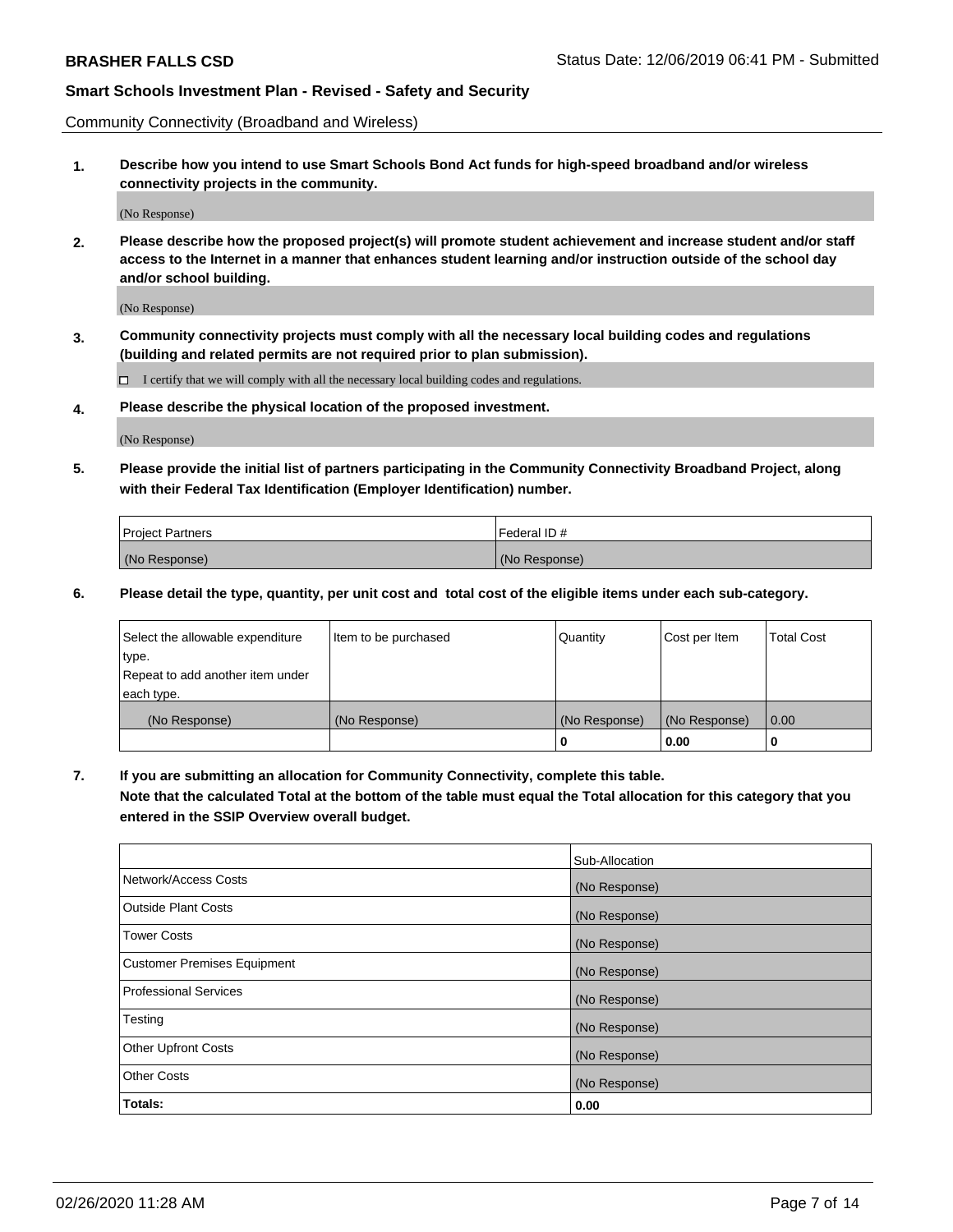#### Classroom Learning Technology

**1. In order for students and faculty to receive the maximum benefit from the technology made available under the Smart Schools Bond Act, their school buildings must possess sufficient connectivity infrastructure to ensure that devices can be used during the school day. Smart Schools Investment Plans must demonstrate that sufficient infrastructure that meets the Federal Communications Commission's 100 Mbps per 1,000 students standard currently exists in the buildings where new devices will be deployed, or is a planned use of a portion of Smart Schools Bond Act funds, or is under development through another funding source. Smart Schools Bond Act funds used for technology infrastructure or classroom technology investments must increase the number of school buildings that meet or exceed the minimum speed standard of 100 Mbps per 1,000 students and staff within 12 months. This standard may be met on either a contracted 24/7 firm service or a**

- **"burstable" capability. If the standard is met under the burstable criteria, it must be:**
- **1. Specifically codified in a service contract with a provider, and**

**2. Guaranteed to be available to all students and devices as needed, particularly during periods of high demand, such as computer-based testing (CBT) periods.**

**Please describe how your district already meets or is planning to meet this standard within 12 months of plan submission.**

(No Response)

- **1a. If a district believes that it will be impossible to meet this standard within 12 months, it may apply for a waiver of this requirement, as described on the Smart Schools website. The waiver must be filed and approved by SED prior to submitting this survey.**
	- By checking this box, you are certifying that the school district has an approved waiver of this requirement on file with the New York State Education Department.
- **2. Connectivity Speed Calculator (Required). If the district currently meets the required speed, enter "Currently Met" in the last box: Expected Date When Required Speed Will be Met.**

|                  | l Number of     | Required Speed | Current Speed in | <b>Expected Speed</b> | <b>Expected Date</b>                |
|------------------|-----------------|----------------|------------------|-----------------------|-------------------------------------|
|                  | <b>Students</b> | l in Mbps      | l Mbps           | to be Attained        | When Required                       |
|                  |                 |                |                  |                       | Within 12 Months  Speed Will be Met |
| Calculated Speed | (No Response)   | 0.00           | (No Response)    | l (No Response)       | (No Response)                       |

**3. If the district wishes to have students and staff access the Internet from wireless devices within the school building, or in close proximity to it, it must first ensure that it has a robust Wi-Fi network in place that has sufficient bandwidth to meet user demand.**

**Please describe how you have quantified this demand and how you plan to meet this demand.**

(No Response)

**4. All New York State public school districts are required to complete and submit an Instructional Technology Plan survey to the New York State Education Department in compliance with Section 753 of the Education Law and per Part 100.12 of the Commissioner's Regulations.**

**Districts that include educational technology purchases as part of their Smart Schools Investment Plan must have a submitted and approved Instructional Technology Plan survey on file with the New York State Education Department.**

- By checking this box, you are certifying that the school district has an approved Instructional Technology Plan survey on file with the New York State Education Department.
- **5. Describe the devices you intend to purchase and their compatibility with existing or planned platforms or systems. Specifically address the adequacy of each facility's electrical, HVAC and other infrastructure necessary to install and support the operation of the planned technology.**

(No Response)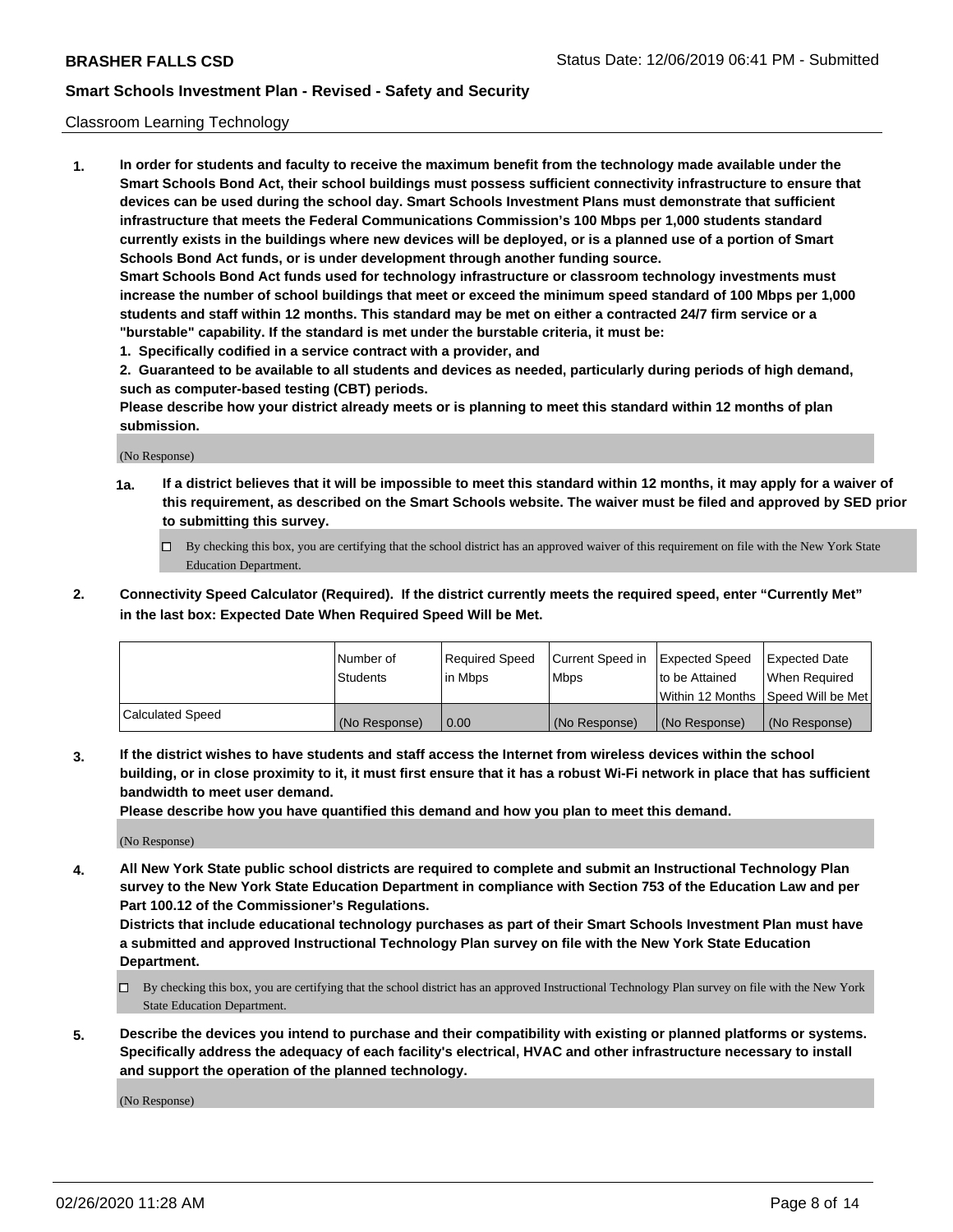#### Classroom Learning Technology

- **6. Describe how the proposed technology purchases will:**
	- **> enhance differentiated instruction;**
	- **> expand student learning inside and outside the classroom;**
	- **> benefit students with disabilities and English language learners; and**
	- **> contribute to the reduction of other learning gaps that have been identified within the district.**

**The expectation is that districts will place a priority on addressing the needs of students who struggle to succeed in a rigorous curriculum. Responses in this section should specifically address this concern and align with the district's Instructional Technology Plan (in particular Question 2 of E. Curriculum and Instruction: "Does the district's instructional technology plan address the needs of students with disabilities to ensure equitable access to instruction, materials and assessments?" and Question 3 of the same section: "Does the district's instructional technology plan address the provision of assistive technology specifically for students with disabilities to ensure access to and participation in the general curriculum?")**

**In addition, describe how the district ensures equitable access to instruction, materials and assessments and participation in the general curriculum for both SWD and English Language Learners/Multilingual Learners (ELL/MLL) students.**

(No Response)

**7. Where appropriate, describe how the proposed technology purchases will enhance ongoing communication with parents and other stakeholders and help the district facilitate technology-based regional partnerships, including distance learning and other efforts.**

(No Response)

**8. Describe the district's plan to provide professional development to ensure that administrators, teachers and staff can employ the technology purchased to enhance instruction successfully.**

**Note: This response should be aligned and expanded upon in accordance with your district's response to Question 1 of F. Professional Development of your Instructional Technology Plan: "Please provide a summary of professional development offered to teachers and staff, for the time period covered by this plan, to support technology to enhance teaching and learning. Please include topics, audience and method of delivery within your summary."**

(No Response)

- **9. Districts must contact one of the SUNY/CUNY teacher preparation programs listed on the document on the left side of the page that supplies the largest number of the district's new teachers to request advice on innovative uses and best practices at the intersection of pedagogy and educational technology.**
	- By checking this box, you certify that you have contacted the SUNY/CUNY teacher preparation program that supplies the largest number of your new teachers to request advice on these issues.
	- **9a. Please enter the name of the SUNY or CUNY Institution that you contacted.**

(No Response)

**9b. Enter the primary Institution phone number.**

(No Response)

**9c. Enter the name of the contact person with whom you consulted and/or will be collaborating with on innovative uses of technology and best practices.**

(No Response)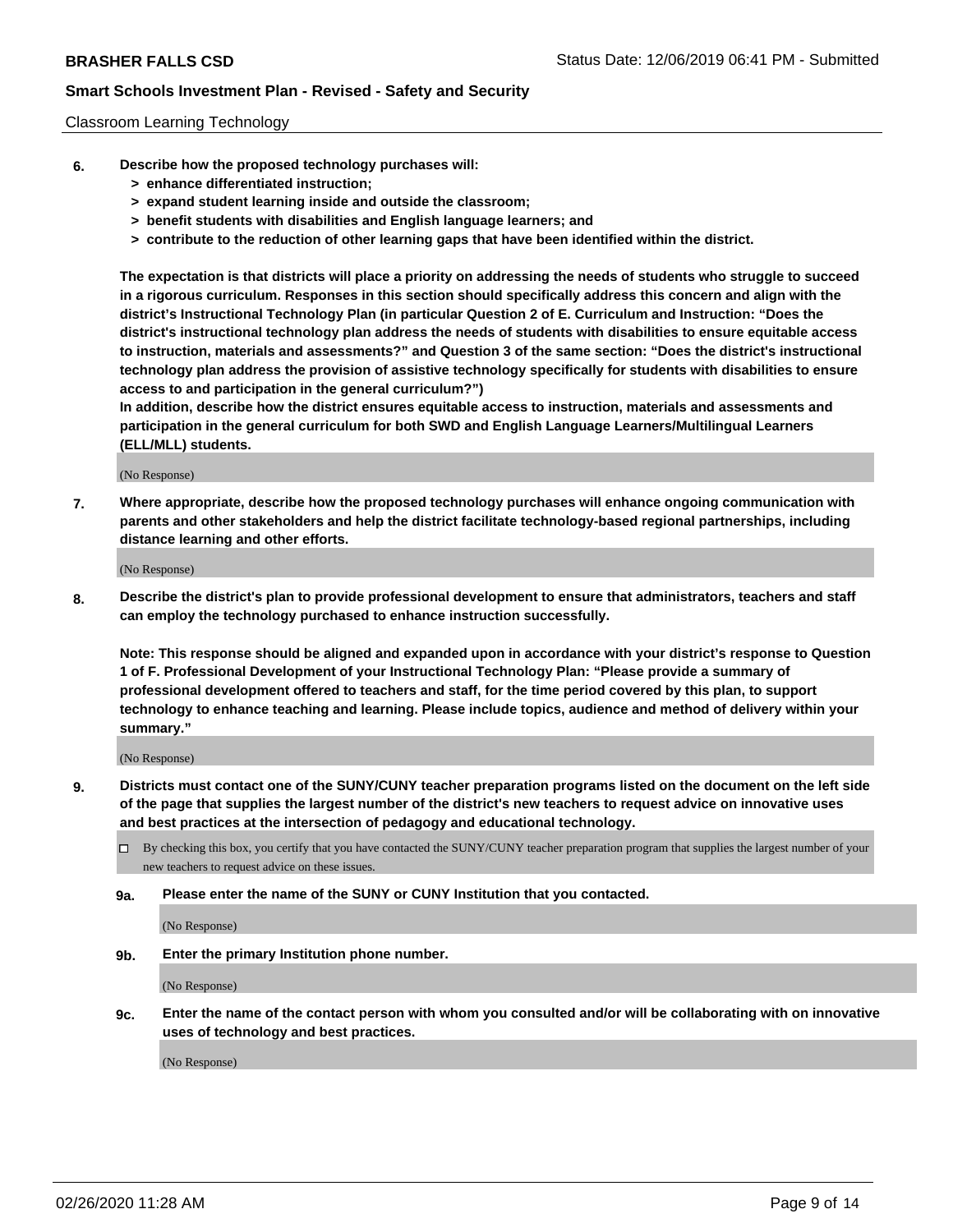### Classroom Learning Technology

**10. To ensure the sustainability of technology purchases made with Smart Schools funds, districts must demonstrate a long-term plan to maintain and replace technology purchases supported by Smart Schools Bond Act funds. This sustainability plan shall demonstrate a district's capacity to support recurring costs of use that are ineligible for Smart Schools Bond Act funding such as device maintenance, technical support, Internet and wireless fees, maintenance of hotspots, staff professional development, building maintenance and the replacement of incidental items. Further, such a sustainability plan shall include a long-term plan for the replacement of purchased devices and equipment at the end of their useful life with other funding sources.**

 $\Box$  By checking this box, you certify that the district has a sustainability plan as described above.

**11. Districts must ensure that devices purchased with Smart Schools Bond funds will be distributed, prepared for use, maintained and supported appropriately. Districts must maintain detailed device inventories in accordance with generally accepted accounting principles.**

By checking this box, you certify that the district has a distribution and inventory management plan and system in place.

#### **12. Please detail the type, quantity, per unit cost and total cost of the eligible items under each sub-category.**

| Select the allowable expenditure<br>type.<br>Repeat to add another item under | Item to be Purchased | Quantity      | Cost per Item | <b>Total Cost</b> |
|-------------------------------------------------------------------------------|----------------------|---------------|---------------|-------------------|
| each type.<br>(No Response)                                                   | (No Response)        | (No Response) | (No Response) | 0.00              |
|                                                                               |                      | 0             | 0.00          |                   |

#### **13. Final 2014-15 BEDS Enrollment to calculate Nonpublic Sharing Requirement (no changes allowed.)**

|            | <b>Public Enrollment</b> | Nonpublic Enrollment | <b>Total Enrollment</b> | Nonpublic<br>l Percentage |
|------------|--------------------------|----------------------|-------------------------|---------------------------|
| Enrollment | 991                      |                      | 991.00                  | 0.00                      |

### **14. If you are submitting an allocation for Classroom Learning Technology complete this table.**

|                          | Public School Sub-Allocation | <b>Estimated Nonpublic Loan</b><br>Amount<br>(Based on Percentage Above) | <b>Estimated Total Public and</b><br>Nonpublic Sub-Allocation |
|--------------------------|------------------------------|--------------------------------------------------------------------------|---------------------------------------------------------------|
| Interactive Whiteboards  | (No Response)                | 0.00                                                                     | 0.00                                                          |
| <b>Computer Servers</b>  | (No Response)                | 0.00                                                                     | 0.00                                                          |
| <b>Desktop Computers</b> | (No Response)                | 0.00                                                                     | 0.00                                                          |
| <b>Laptop Computers</b>  | (No Response)                | 0.00                                                                     | 0.00                                                          |
| <b>Tablet Computers</b>  | (No Response)                | 0.00                                                                     | 0.00                                                          |
| <b>Other Costs</b>       | (No Response)                | 0.00                                                                     | 0.00                                                          |
| Totals:                  | 0.00                         | 0                                                                        | 0                                                             |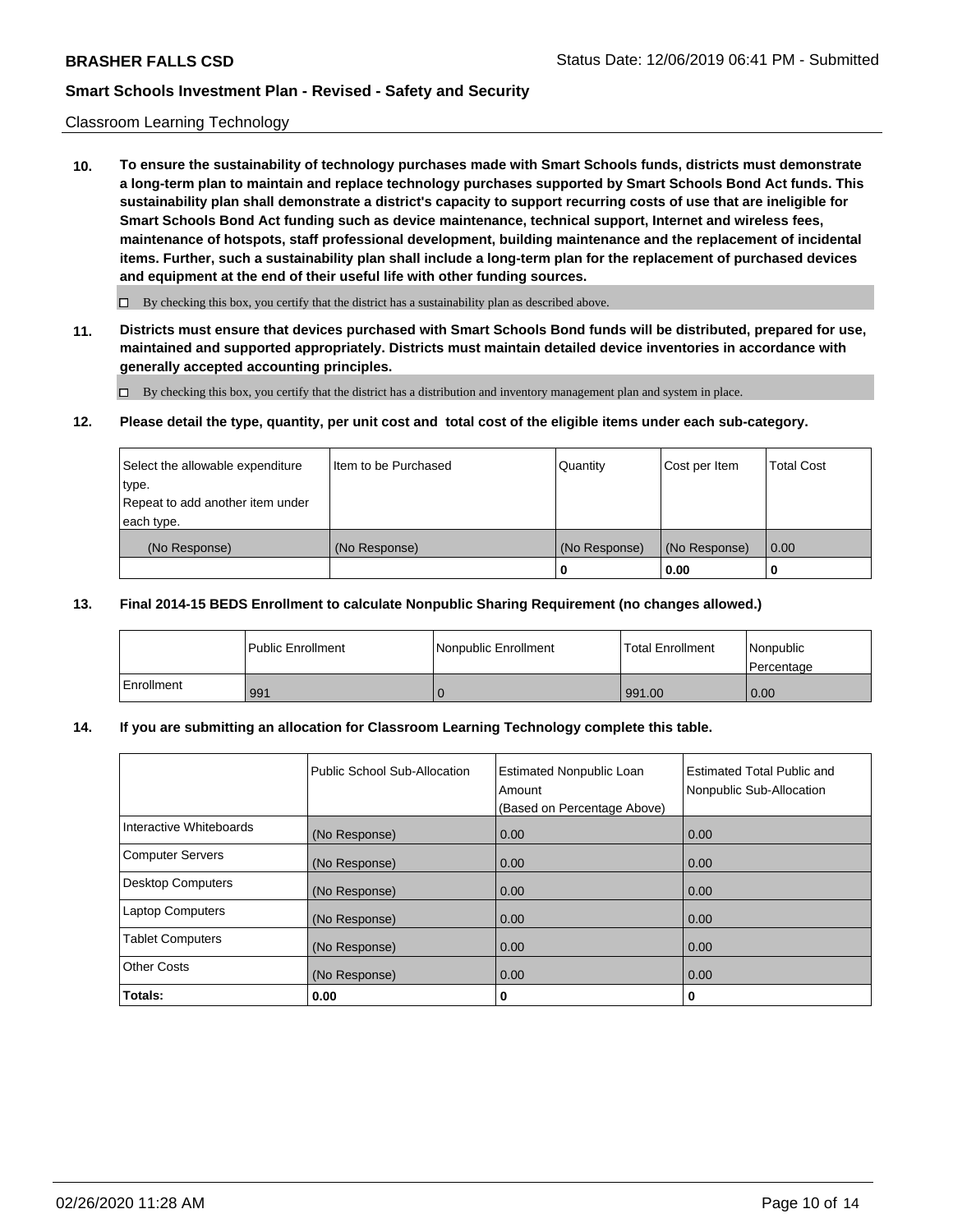#### Pre-Kindergarten Classrooms

**1. Provide information regarding how and where the district is currently serving pre-kindergarten students and justify the need for additional space with enrollment projections over 3 years.**

(No Response)

- **2. Describe the district's plan to construct, enhance or modernize education facilities to accommodate prekindergarten programs. Such plans must include:**
	- **Specific descriptions of what the district intends to do to each space;**
	- **An affirmation that new pre-kindergarten classrooms will contain a minimum of 900 square feet per classroom;**
	- **The number of classrooms involved;**
	- **The approximate construction costs per classroom; and**
	- **Confirmation that the space is district-owned or has a long-term lease that exceeds the probable useful life of the improvements.**

(No Response)

**3. Smart Schools Bond Act funds may only be used for capital construction costs. Describe the type and amount of additional funds that will be required to support ineligible ongoing costs (e.g. instruction, supplies) associated with any additional pre-kindergarten classrooms that the district plans to add.**

(No Response)

**4. All plans and specifications for the erection, repair, enlargement or remodeling of school buildings in any public school district in the State must be reviewed and approved by the Commissioner. Districts that plan capital projects using their Smart Schools Bond Act funds will undergo a Preliminary Review Process by the Office of Facilities Planning.**

**Please indicate on a separate row each project number given to you by the Office of Facilities Planning.**

| Project Number |  |
|----------------|--|
| (No Response)  |  |
|                |  |

**5. Please detail the type, quantity, per unit cost and total cost of the eligible items under each sub-category.**

| Select the allowable expenditure | Item to be purchased | Quantity      | Cost per Item | <b>Total Cost</b> |
|----------------------------------|----------------------|---------------|---------------|-------------------|
| type.                            |                      |               |               |                   |
| Repeat to add another item under |                      |               |               |                   |
| each type.                       |                      |               |               |                   |
| (No Response)                    | (No Response)        | (No Response) | (No Response) | 0.00              |
|                                  |                      | U             | 0.00          |                   |

**6. If you have made an allocation for Pre-Kindergarten Classrooms, complete this table. Note that the calculated Total at the bottom of the table must equal the Total allocation for this category that you entered in the SSIP Overview overall budget.**

|                                          | Sub-Allocation |
|------------------------------------------|----------------|
| Construct Pre-K Classrooms               | (No Response)  |
| Enhance/Modernize Educational Facilities | (No Response)  |
| <b>Other Costs</b>                       | (No Response)  |
| Totals:                                  | 0.00           |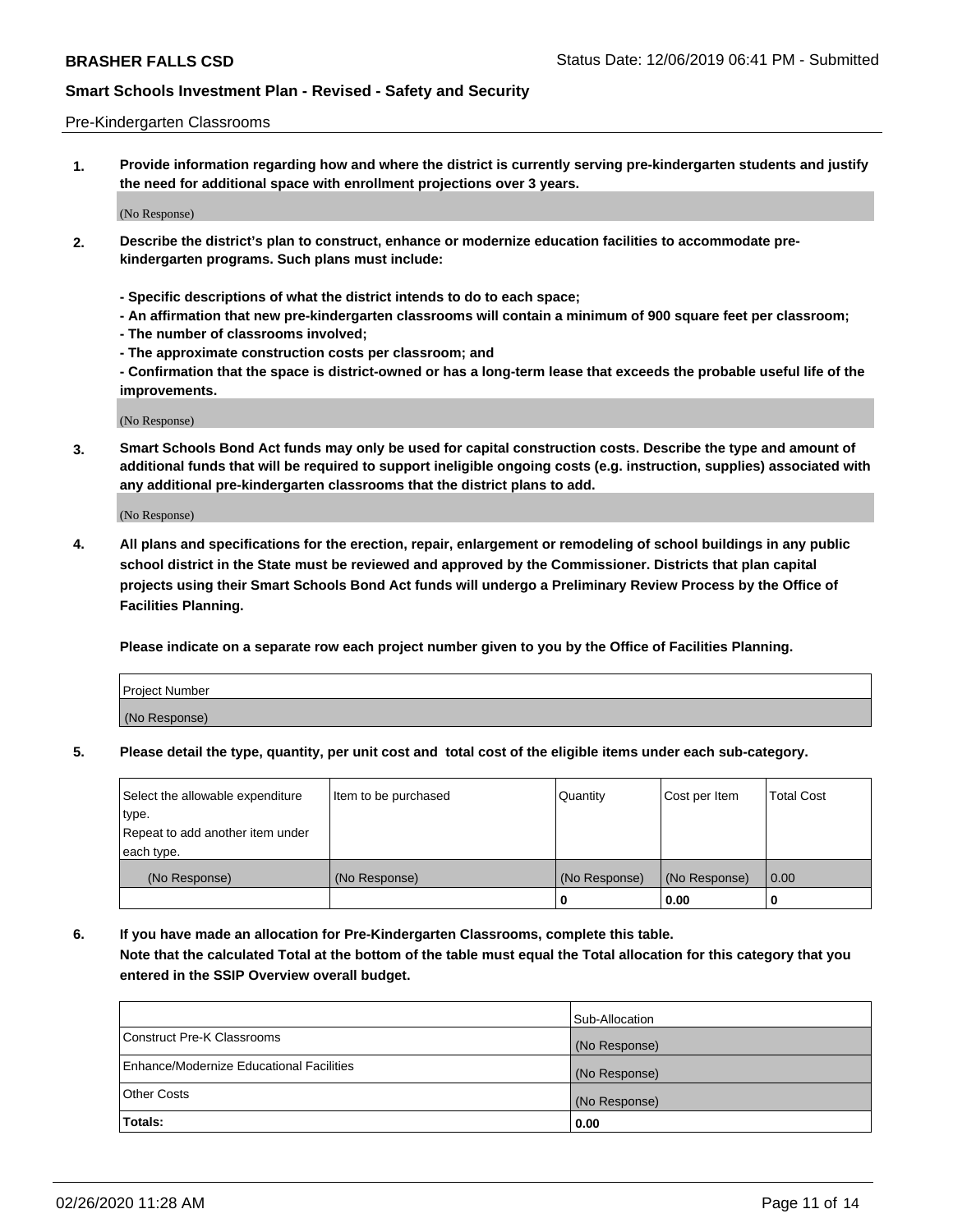Replace Transportable Classrooms

**1. Describe the district's plan to construct, enhance or modernize education facilities to provide high-quality instructional space by replacing transportable classrooms.**

(No Response)

**2. All plans and specifications for the erection, repair, enlargement or remodeling of school buildings in any public school district in the State must be reviewed and approved by the Commissioner. Districts that plan capital projects using their Smart Schools Bond Act funds will undergo a Preliminary Review Process by the Office of Facilities Planning.**

**Please indicate on a separate row each project number given to you by the Office of Facilities Planning.**

| Project Number |  |
|----------------|--|
|                |  |
|                |  |
|                |  |
|                |  |
| (No Response)  |  |
|                |  |
|                |  |
|                |  |

**3. For large projects that seek to blend Smart Schools Bond Act dollars with other funds, please note that Smart Schools Bond Act funds can be allocated on a pro rata basis depending on the number of new classrooms built that directly replace transportable classroom units.**

**If a district seeks to blend Smart Schools Bond Act dollars with other funds describe below what other funds are being used and what portion of the money will be Smart Schools Bond Act funds.**

(No Response)

**4. Please detail the type, quantity, per unit cost and total cost of the eligible items under each sub-category.**

| Select the allowable expenditure | Item to be purchased | Quantity      | Cost per Item | Total Cost |
|----------------------------------|----------------------|---------------|---------------|------------|
| ∣type.                           |                      |               |               |            |
| Repeat to add another item under |                      |               |               |            |
| each type.                       |                      |               |               |            |
| (No Response)                    | (No Response)        | (No Response) | (No Response) | 0.00       |
|                                  |                      | u             | 0.00          |            |

**5. If you have made an allocation for Replace Transportable Classrooms, complete this table. Note that the calculated Total at the bottom of the table must equal the Total allocation for this category that you entered in the SSIP Overview overall budget.**

|                                                | Sub-Allocation |
|------------------------------------------------|----------------|
| Construct New Instructional Space              | (No Response)  |
| Enhance/Modernize Existing Instructional Space | (No Response)  |
| Other Costs                                    | (No Response)  |
| Totals:                                        | 0.00           |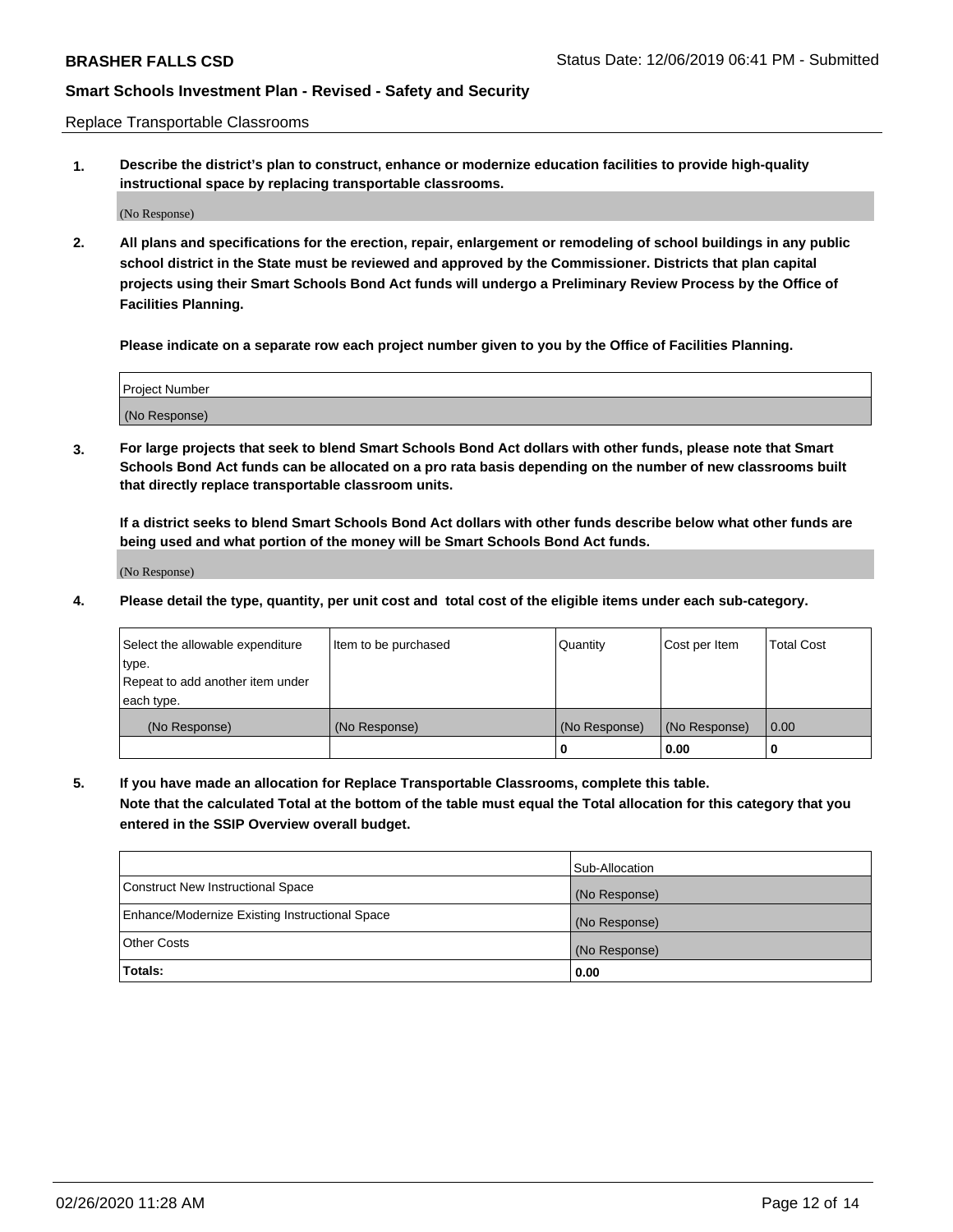### High-Tech Security Features

### **1. Describe how you intend to use Smart Schools Bond Act funds to install high-tech security features in school buildings and on school campuses.**

There are several components to a plan for safe and secure schools. Brasher Falls wishes to upgrade their door security component with this plan.

Brasher Falls has strong door security with swipes, interactive locks and video monitoring. The issue is the uncontrolled or monitored doors at the buildings that create a vulnerability. In this plan, the district wishes to expand that coverage to several additional doors allowing them to 'real time" monitor those entrances. No longer will doors be "blocked" open and no longer will just a key be able to provide access. Doors will require key phobs that are currently used on a limited number of doors.

**2. All plans and specifications for the erection, repair, enlargement or remodeling of school buildings in any public school district in the State must be reviewed and approved by the Commissioner. Smart Schools plans with any expenditures in the High-Tech Security category require a project number from the Office of Facilities Planning. Districts must submit an SSBA LOI and receive project numbers prior to submitting the SSIP. As indicated on the LOI, some projects may be eligible for a streamlined review and will not require a building permit. Please indicate on a separate row each project number given to you by the Office of Facilities Planning.**

| <b>Project Number</b> |  |
|-----------------------|--|
| 51-01-01-04-7-999-BA2 |  |

- **3. Was your project deemed eligible for streamlined Review?**
	- Yes
	- $\square$  No
	- **3a. Districts with streamlined projects must certify that they have reviewed all installations with their licensed architect or engineer of record, and provide that person's name and license number. The licensed professional must review the products and proposed method of installation prior to implementation and review the work during and after completion in order to affirm that the work was code-compliant, if requested.**

By checking this box, you certify that the district has reviewed all installations with a licensed architect or engineer of record.

#### **4. Include the name and license number of the architect or engineer of record.**

| Name       | License Number |
|------------|----------------|
| James King | 15925          |

**5. Please detail the type, quantity, per unit cost and total cost of the eligible items under each sub-category.**

| Select the allowable expenditure<br>type.<br>Repeat to add another item under<br>each type. | Item to be purchased                                       | Quantity       | Cost per Item | <b>Total Cost</b> |
|---------------------------------------------------------------------------------------------|------------------------------------------------------------|----------------|---------------|-------------------|
| <b>Entry Control System</b>                                                                 | WG32951099 18(4) 22 (2+4+6) 4S<br><b>CMP Profn IM</b>      | $\overline{4}$ | 758.00        | 3,032.00          |
| <b>Other Costs</b>                                                                          | Architect and planning fees                                |                | 6,000.00      | 6.000.00          |
| <b>Entry Control System</b>                                                                 | S2 Network Node w 2 RDR/ 4 Input/ 4<br>Output              | 2              | 1.595.00      | 3,190.00          |
| <b>Entry Control System</b>                                                                 | APC Netshelter Rack upgrade                                | 10             | 1,678.00      | 16,780.00         |
| <b>Entry Control System</b>                                                                 | 12 Volt Battery                                            |                | 12.00         | 12.00             |
| <b>Entry Control System</b>                                                                 | Access Control Cable that replaces<br>1298 Series .4 meter | 1              | 269.00        | 269.00            |